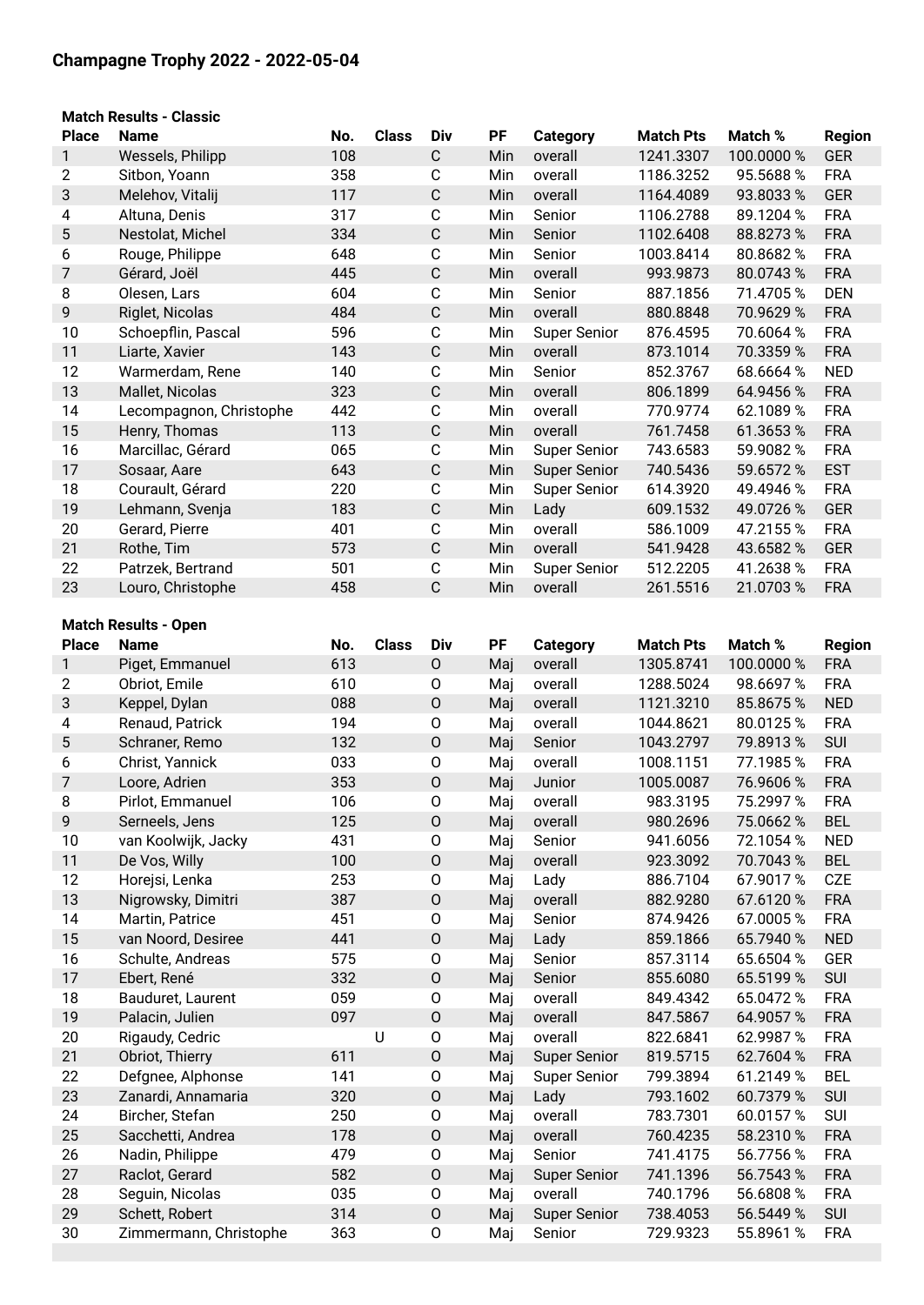| 31 | Singh, Kulwant           | 151 | $\mathsf{O}$ | Maj | Senior              | 728.8370 | 55.8122 % | <b>BEL</b> |
|----|--------------------------|-----|--------------|-----|---------------------|----------|-----------|------------|
| 32 | Jungbluth, Danny         | 599 | 0            | Maj | overall             | 721.5795 | 55.2564 % | <b>BEL</b> |
| 33 | Bus, Marcel              | 152 | $\mathsf{O}$ | Maj | <b>Super Senior</b> | 712.0246 | 54.5248 % | <b>BEL</b> |
| 34 | Glas, Thomas             | 165 | $\mathsf O$  | Mai | Senior              | 700.2105 | 53.6201 % | <b>NED</b> |
| 35 | Martin, Olivia           | 443 | $\mathsf O$  | Maj | Lady                | 690.3643 | 52.8661 % | <b>FRA</b> |
| 36 | van Der Slot, Leo        | 081 | 0            | Maj | Senior              | 669.5082 | 51.2690 % | <b>NED</b> |
| 37 | Smeers, Marcel           | 304 | $\mathsf O$  | Maj | <b>Super Senior</b> | 666.6511 | 51.0502 % | <b>BEL</b> |
| 38 | Eschenbrenner, Pascal    | 541 | O            | Maj | <b>Super Senior</b> | 650.5532 | 49.8175 % | <b>FRA</b> |
| 39 | Lucky, Markus            | 574 | O            | Min | overall             | 643.3071 | 49.2626 % | <b>GER</b> |
| 40 | Latz, Patrick            | 164 | $\mathsf O$  | Min | overall             | 631.7512 | 48.3776 % | <b>GER</b> |
| 41 | Menzies, Neil            | 199 | $\mathsf{O}$ | Min | overall             | 617.4585 | 47.2832 % | <b>FRA</b> |
| 42 | Poolman, Ronald          | 515 | $\mathsf O$  | Maj | Senior              | 612.2847 | 46.8870 % | <b>NED</b> |
| 43 | Hernandez, Christophe    | 462 | $\mathsf{O}$ | Maj | overall             | 581.8262 | 44.5545 % | <b>FRA</b> |
| 44 | Schorr, Markus Alexander | 259 | $\mathsf O$  | Maj | Senior              | 545.5700 | 41.7781 % | <b>GER</b> |
| 45 | Truong Vinh Tong, André  | 120 | O            | Maj | <b>Super Senior</b> | 529.1895 | 40.5238 % | <b>FRA</b> |
| 46 | Escaillet, David         | 614 | 0            | Maj | overall             | 499.2548 | 38.2315 % | <b>FRA</b> |
| 47 | Lionel, Christ           | 041 | $\mathsf O$  | Min | overall             | 498.6651 | 38.1863%  | <b>FRA</b> |
| 48 | Pineau, Yvanna           | 342 | 0            | Maj | Lady                | 478.2769 | 36.6250 % | <b>FRA</b> |
| 49 | Fernandes, Olivier       | 369 | O            | Min | overall             | 460.8180 | 35.2881 % | <b>FRA</b> |
| 50 | Tosku, Feti              | 435 | $\mathsf O$  | Maj | Senior              | 439.9106 | 33.6871 % | <b>SUI</b> |
| 51 | Donneger, Vincent        | 477 | $\mathsf{O}$ | Maj | overall             | 0.0000   | 0.0000 %  | <b>FRA</b> |
| 52 | Bezot, Delphine          | 525 | $\mathsf O$  | Min | Lady                | 0.0000   | 0.0000 %  | <b>FRA</b> |
| 53 | Bezot, Patrick           | 526 | $\mathsf{O}$ | Min | Senior              | 0.0000   | 0.0000 %  | <b>FRA</b> |
| 54 | Renoux, Gilles           | 603 | 0            | Maj | <b>Super Senior</b> | 0.0000   | 0.0000%   | <b>FRA</b> |
| 55 | Pich, Salan              | 616 | $\mathsf O$  | Maj | overall             | 0.0000   | 0.0000%   | <b>FRA</b> |
| 56 | Troiani, Domiziana       | 621 | 0            | Maj | Lady                | 0.0000   | 0.0000%   | <b>ITA</b> |
| 57 | (DQ) Roccia, Savatore    | 233 | $\Omega$     | Maj | <b>Super Senior</b> |          |           | <b>BEL</b> |

## **Match Results - PCC iron**

| <b>Place</b> | <b>Name</b>         | No. | Class | Div         | РF  | <b>Category</b> | <b>Match Pts</b> | Match %       | <b>Region</b> |
|--------------|---------------------|-----|-------|-------------|-----|-----------------|------------------|---------------|---------------|
|              | Groel, Christian    | 453 |       | <b>PCCI</b> | Min | overall         | 1293.5150        | 100.0000%     | <b>FRA</b>    |
|              | Moschietti. Jerome  | 206 |       | <b>PCCI</b> | Min | overall         | 1003.4767        | 77.5775 % FRA |               |
|              | Treussard, François | 429 |       | PCCI        | Min | Senior          | 849.5195         | 65.6753 % FRA |               |

#### **Match Results - PCC optic**

| <b>Place</b>   | <b>Name</b>          | No. | <b>Class</b> | Div         | PF  | <b>Category</b>     | <b>Match Pts</b> | Match %    | <b>Region</b> |
|----------------|----------------------|-----|--------------|-------------|-----|---------------------|------------------|------------|---------------|
| 1              | Bohain, Robin        | 043 |              | <b>PCCO</b> | Min | overall             | 1308.0587        | 100.0000 % | <b>FRA</b>    |
| $\overline{2}$ | Egret, Sébastien     | 548 |              | <b>PCCO</b> | Min | overall             | 1284.9784        | 98.2355%   | <b>FRA</b>    |
| 3              | Holzapfel, Christian | 146 |              | <b>PCCO</b> | Min | overall             | 1174.7776        | 89.8108%   | <b>GER</b>    |
| 4              | Aubert, Maxime       | 529 |              | <b>PCCO</b> | Min | overall             | 1105.1488        | 84.4877 %  | <b>FRA</b>    |
| 5              | Huet, Michel         |     | $\cup$       | <b>PCCO</b> | Min | Senior              | 1097.6937        | 83.9178 %  | <b>FRA</b>    |
| 6              | Lefebure, Edouard    | 556 |              | <b>PCCO</b> | Min | overall             | 1095.4339        | 83.7450 %  | <b>FRA</b>    |
| 7              | Delannoy, Thibaut    | 354 |              | <b>PCCO</b> | Min | overall             | 1065.3770        | 81.4472 %  | <b>FRA</b>    |
| 8              | Gren, Patrik         | 255 |              | <b>PCCO</b> | Min | Senior              | 1058.5942        | 80.9286%   | <b>SWE</b>    |
| 9              | Brunetti, Guillaume  | 196 |              | <b>PCCO</b> | Min | overall             | 1056.1799        | 80.7441 %  | <b>FRA</b>    |
| 10             | Cifuentes, Roberto   | 463 |              | <b>PCCO</b> | Min | overall             | 1022.8162        | 78.1934 %  | <b>FRA</b>    |
| 11             | Coquelle, Philippe   | 078 |              | <b>PCCO</b> | Min | Senior              | 1011.9115        | 77.3598 %  | <b>FRA</b>    |
| 12             | Lataste, Bertrand    | 324 |              | <b>PCCO</b> | Min | overall             | 1007.0675        | 76.9895 %  | <b>FRA</b>    |
| 13             | Bodart, Olivier      | 102 |              | <b>PCCO</b> | Min | overall             | 1005.1919        | 76.8461 %  | <b>BEL</b>    |
| 14             | Emonin, Gilles       | 123 |              | <b>PCCO</b> | Min | Senior              | 1004.7804        | 76.8146 %  | <b>FRA</b>    |
| 15             | Theobald, Johan      | 099 |              | <b>PCCO</b> | Min | overall             | 1000.6695        | 76.5004 %  | <b>FRA</b>    |
| 16             | Killy, Philippus     | 280 |              | <b>PCCO</b> | Min | overall             | 996.0226         | 76.1451 %  | <b>NED</b>    |
| 17             | Maugain, Pierre      | 351 |              | <b>PCCO</b> | Min | overall             | 975.7716         | 74.5969 %  | <b>FRA</b>    |
| 18             | Bauwens, Dirk        | 562 |              | <b>PCCO</b> | Maj | <b>Super Senior</b> | 975.0340         | 74.5405 %  | <b>BEL</b>    |
| 19             | Constant, John       | 190 |              | <b>PCCO</b> | Min | Senior              | 967.5166         | 73.9658 %  | <b>BEL</b>    |
| 20             | Camijn, Marcel       | 084 |              | <b>PCCO</b> | Min | overall             | 959.9824         | 73.3899 %  | <b>NED</b>    |
| 21             | Eap, Christophe      | 538 |              | <b>PCCO</b> | Min | overall             | 949.3576         | 72.5776 %  | <b>FRA</b>    |
| 22             | Varyze, Coraline     | 395 |              | <b>PCCO</b> | Min | Lady                | 941.5267         | 71.9789 %  | <b>FRA</b>    |
| 23             | van Geest, Jeff      | 066 |              | <b>PCCO</b> | Min | overall             | 933.8182         | 71.3896 %  | <b>NED</b>    |
| 24             | Gougis, Remi         | 590 |              | <b>PCCO</b> | Min | Senior              | 928.3822         | 70.9740 %  | <b>FRA</b>    |
| 25             | Potocki, Stanislas   | 093 |              | <b>PCCO</b> | Min | <b>Super Senior</b> | 914.6196         | 69.9219 %  | <b>FRA</b>    |
| 26             | Demanet, Jean Michel | 627 |              | <b>PCCO</b> | Min | Senior              | 906.4223         | 69.2952 %  | <b>FRA</b>    |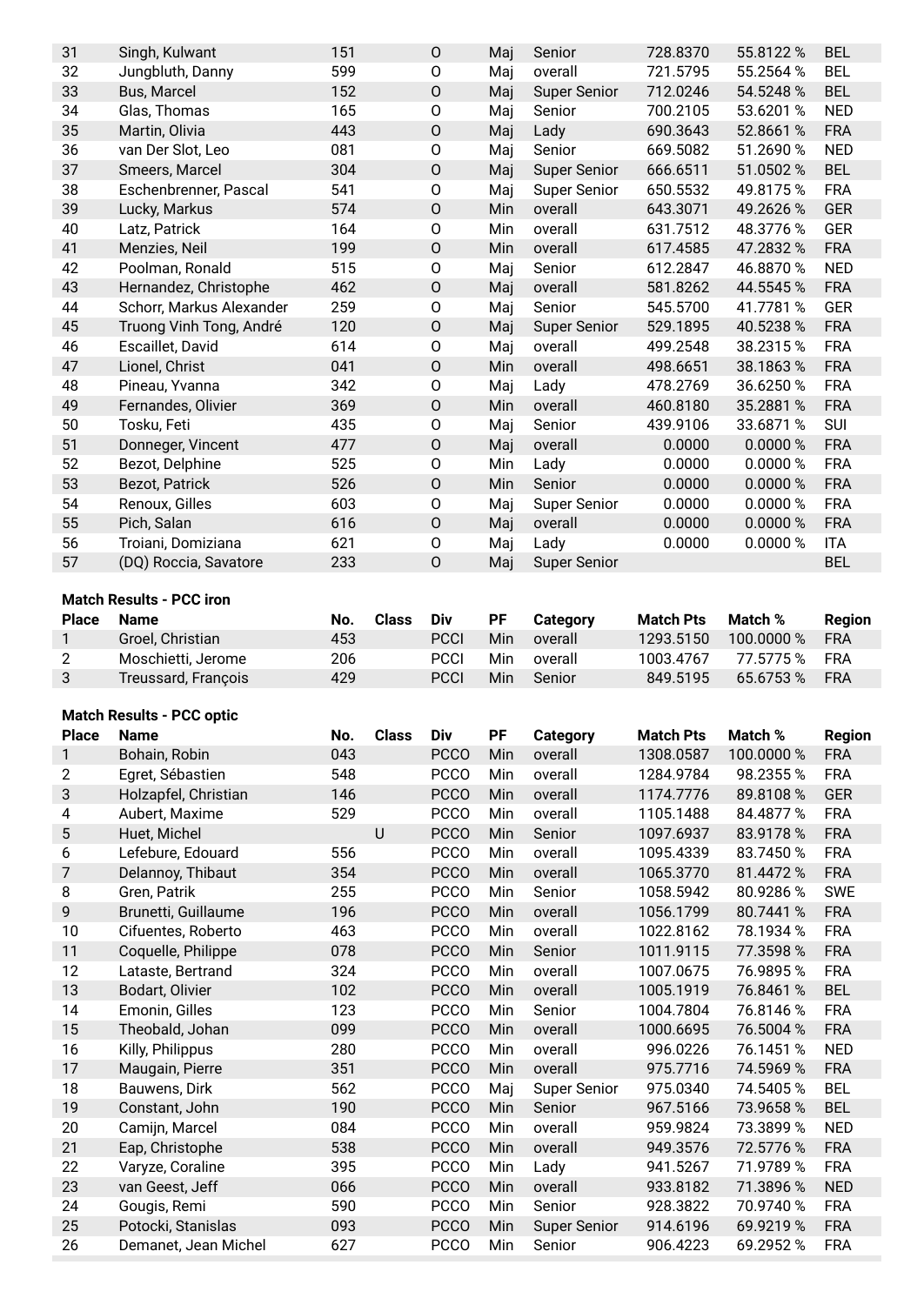| 27 | Leze, Xavier               | 061 | <b>PCCO</b> | Min | overall             | 900.7919 | 68.8648%  | <b>FRA</b> |
|----|----------------------------|-----|-------------|-----|---------------------|----------|-----------|------------|
| 28 | Scher, Luc                 | 447 | <b>PCCO</b> | Min | overall             | 896.3347 | 68.5240 % | <b>FRA</b> |
| 29 | Gibert, Philippe           | 089 | <b>PCCO</b> | Min | <b>Super Senior</b> | 870.0090 | 66.5115%  | <b>FRA</b> |
| 30 | Boucaut, Jean-Louis        | 531 | <b>PCCO</b> | Min | Super Senior        | 867.4520 | 66.3160 % | <b>FRA</b> |
| 31 | Nasso, Michel              | 634 | <b>PCCO</b> | Min | Senior              | 865.7256 | 66.1840 % | <b>FRA</b> |
| 32 | Tournier Ouaggini, Pascal  | 266 | <b>PCCO</b> | Min | Senior              | 853.5042 | 65.2497 % | <b>FRA</b> |
| 33 | Bohain, Jean-Luc           | 094 | <b>PCCO</b> | Min | Senior              | 853.0598 | 65.2157 % | <b>FRA</b> |
| 34 | Beineke, Joachim           | 049 | <b>PCCO</b> | Min | Senior              | 839.6464 | 64.1903 % | <b>GER</b> |
| 35 | Fournier, Dominique        | 492 | <b>PCCO</b> | Min | Senior              | 820.0077 | 62.6889 % | <b>FRA</b> |
| 36 | Carbonell, Jean-françois   | 231 | <b>PCCO</b> | Min | overall             | 810.8199 | 61.9865%  | <b>FRA</b> |
| 37 | Florentin, Damien          | 092 | <b>PCCO</b> | Min | overall             | 806.1347 | 61.6283%  | <b>FRA</b> |
| 38 | Lecocq, Olivier            | 618 | <b>PCCO</b> | Min | overall             | 805.8558 | 61.6070 % | <b>FRA</b> |
| 39 | Roth, Frank                | 217 | <b>PCCO</b> | Min | Senior              | 798.5309 | 61.0470 % | <b>GER</b> |
| 40 | Faure, Ludovic             | 478 | <b>PCCO</b> | Min | overall             | 780.3371 | 59.6561 % | <b>FRA</b> |
| 41 | Tokmakov, Youriy           | 302 | <b>PCCO</b> | Min | Senior              | 770.5109 | 58.9049 % | <b>BEL</b> |
| 42 | Ferrand, Pierre            | 163 | <b>PCCO</b> | Min | <b>Super Senior</b> | 762.1145 | 58.2630 % | <b>FRA</b> |
| 43 | Larribe, Michel            | 167 | <b>PCCO</b> | Min | overall             | 747.4320 | 57.1406 % | <b>FRA</b> |
| 44 | Brochard, Pierre           | 413 | <b>PCCO</b> | Min | <b>Super Senior</b> | 736.5385 | 56.3078 % | <b>BEL</b> |
| 45 | Waldmann, Daniel           | 042 | <b>PCCO</b> | Min | <b>Super Senior</b> | 733.6016 | 56.0832 % | <b>SUI</b> |
| 46 | Deom, Jean-Jacques         | 235 | <b>PCCO</b> | Min | Senior              | 717.8770 | 54.8811 % | <b>BEL</b> |
| 47 | Alexandre, Jean-Marc       | 547 | <b>PCCO</b> | Min | <b>Super Senior</b> | 717.2807 | 54.8355 % | <b>FRA</b> |
| 48 | Sautour, Jacques           | 482 | <b>PCCO</b> | Min | <b>Super Senior</b> | 715.7922 | 54.7217 % | <b>FRA</b> |
| 49 | Maion, Jacques             | 219 | <b>PCCO</b> | Min | Senior              | 705.5004 | 53.9349 % | <b>FRA</b> |
| 50 | Giolat, Jerome             | 457 | <b>PCCO</b> | Min | overall             | 677.2016 | 51.7715%  | <b>FRA</b> |
| 51 | Moyal, Benjamin            | 472 | <b>PCCO</b> | Min | overall             | 677.0632 | 51.7609 % | <b>FRA</b> |
| 52 | Ying, Chittackak           | 410 | <b>PCCO</b> | Min | <b>Super Senior</b> | 676.8218 | 51.7425%  | <b>FRA</b> |
| 53 | Thetiot, Yannick           | 109 | <b>PCCO</b> | Min | overall             | 671.6473 | 51.3469 % | <b>FRA</b> |
| 54 | Gerard, Emmanuel           | 282 | <b>PCCO</b> | Min | <b>Super Senior</b> | 541.9358 | 41.4305%  | <b>BEL</b> |
| 55 | Estagnasié, Jean-luc       | 215 | <b>PCCO</b> | Min | <b>Super Senior</b> | 538.1134 | 41.1383 % | <b>FRA</b> |
| 56 | Merlier, Andre             | 367 | <b>PCCO</b> | Min | <b>Super Senior</b> | 496.1044 | 37.9268%  | <b>FRA</b> |
| 57 | Desimeur, Michael          | 635 | <b>PCCO</b> | Min | overall             | 440.7681 | 33.6964 % | <b>FRA</b> |
| 58 | Nouar, Nicolas             | 437 | <b>PCCO</b> | Min | overall             | 0.0000   | 0.0000%   | <b>FRA</b> |
| 59 | Wavrant, Xavier            | 467 | <b>PCCO</b> | Min | Senior              | 0.0000   | 0.0000%   | <b>FRA</b> |
| 60 | Sappa, Christophe          | 473 | <b>PCCO</b> | Min | overall             | 0.0000   | 0.0000%   | <b>FRA</b> |
| 61 | Valverdé, Julien           | 485 | <b>PCCO</b> | Min | overall             | 0.0000   | 0.0000%   | <b>FRA</b> |
| 62 | Masseron, Jean-François    | 523 | PCCO        | Min | Super Senior        | 0.0000   | 0.0000 %  | <b>FRA</b> |
| 63 | <b>Straetmans, Gregory</b> | 534 | <b>PCCO</b> | Min | overall             | 0.0000   | 0.0000%   | <b>BEL</b> |
| 64 | Glorieux, Isabelle         | 535 | <b>PCCO</b> | Min | Lady                | 0.0000   | 0.0000%   | <b>BEL</b> |
| 65 | Surjus, Frédéric           | 592 | <b>PCCO</b> | Min | Senior              | 0.0000   | 0.0000%   | <b>FRA</b> |
| 66 | Grandhaye, Florent         | 600 | <b>PCCO</b> | Min | Senior              | 0.0000   | 0.0000 %  | <b>FRA</b> |
| 67 | RENOUX -, Muriel           | 602 | <b>PCCO</b> | Min | Lady                | 0.0000   | 0.0000 %  | <b>FRA</b> |
| 68 | (DQ) Lacour, Christophe    | 469 | <b>PCCO</b> | Min | overall             |          |           | <b>FRA</b> |

### **Match Results - Production**

| <b>Place</b> | <b>Name</b>           | No. | <b>Class</b> | Div | PF         | Category | <b>Match Pts</b> | Match %    | <b>Region</b> |
|--------------|-----------------------|-----|--------------|-----|------------|----------|------------------|------------|---------------|
|              | Grauffel, Eric        | 549 |              | P   | <b>Min</b> | overall  | 1331.4645        | 100.0000 % | <b>FRA</b>    |
| 2            | Ramos, Miguel         | 335 |              | P   | Min        | overall  | 1174.0483        | 88.1772 %  | <b>POR</b>    |
| 3            | Denoyelles, Morgan    | 322 |              | P   | Min        | overall  | 1055.4157        | 79.2673 %  | <b>FRA</b>    |
| 4            | Sukovieff, Trenton    | 649 |              | P   | Min        | overall  | 1020.8617        | 76.6721 %  | CAN           |
| 5            | Armendariz, Sebastien | 397 |              | P   | <b>Min</b> | overall  | 1000.2840        | 75.1266 %  | <b>FRA</b>    |
| 6            | Hardy, Pierre         | 082 |              | P   | Min        | overall  | 990.3881         | 74.3834 %  | <b>FRA</b>    |
| 7            | Guichard, Louis       | 571 |              | P   | Min        | overall  | 974.7948         | 73.2122 %  | <b>FRA</b>    |
| 8            | Coutinho, Miguel      | 433 |              | P   | Min        | overall  | 968.2574         | 72.7212 %  | <b>FRA</b>    |
| 9            | Busser, Alain         | 052 |              | P   | Min        | overall  | 950.7869         | 71.4091 %  | <b>FRA</b>    |
| 10           | Bedrossian, Marc      | 360 |              | P   | Min        | overall  | 918.5762         | 68.9899 %  | <b>FRA</b>    |
| 11           | Meley, Phillipe       | 486 |              | P   | <b>Min</b> | overall  | 900.7418         | 67.6505 %  | <b>FRA</b>    |
| 12           | Bergamo, Brice        | 508 |              | P   | Min        | overall  | 891.3272         | 66.9434 %  | <b>FRA</b>    |
| 13           | Houard, Jean-Baptiste | 055 |              | P   | <b>Min</b> | overall  | 891.2174         | 66.9351 %  | <b>FRA</b>    |
| 14           | van Eßen, Olaf        | 051 |              | P   | Min        | Senior   | 883.1082         | 66.3261 %  | <b>GER</b>    |
| 15           | Vanreusel, Philippe   | 107 |              | P   | <b>Min</b> | overall  | 874.6802         | 65.6931 %  | <b>BEL</b>    |
| 16           | Brun, Victor          | 198 |              | P   | Min        | overall  | 873.0418         | 65.5700 %  | <b>FRA</b>    |
| 17           | Vergobbi, Bastien     | 384 |              | P   | <b>Min</b> | overall  | 870.3232         | 65.3659 %  | <b>FRA</b>    |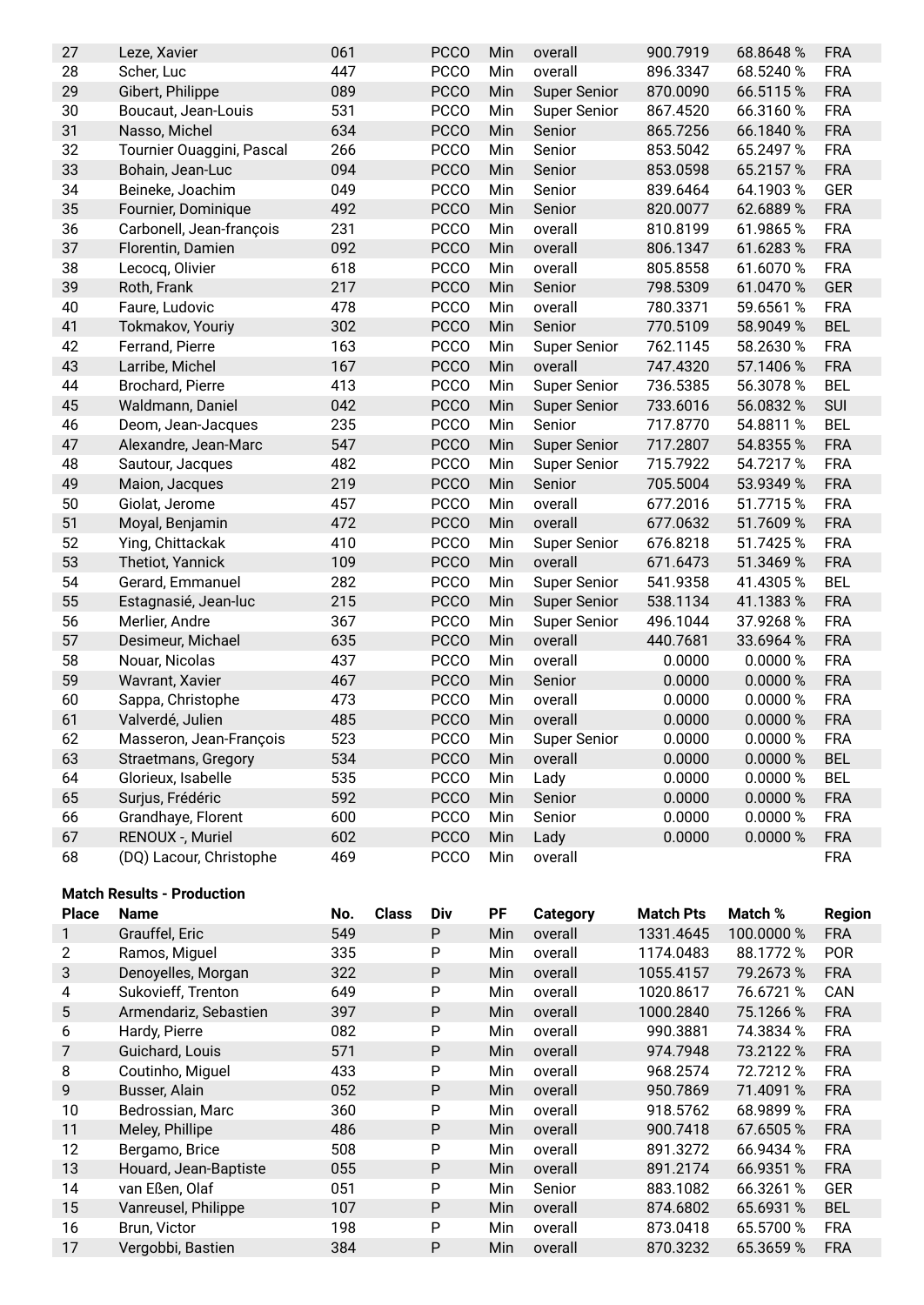| 19 | Ximenes, Artur          | 305 | P         | Min | overall             | 866.9240 | 65.1106 % | <b>SUI</b> |
|----|-------------------------|-----|-----------|-----|---------------------|----------|-----------|------------|
|    | Leclercq, Fabien        | 297 | P         | Min | overall             | 848.3635 | 63.7166%  | <b>BEL</b> |
| 20 | Desmedt, Mike           | 038 | P         | Min | overall             | 833.9568 | 62.6346 % | <b>BEL</b> |
| 21 | Greco, Damien           | 403 | ${\sf P}$ | Min | overall             | 833.1759 | 62.5759 % | <b>FRA</b> |
| 22 | Fourré, John            | 060 | P         | Min | overall             | 833.0533 | 62.5667%  | <b>FRA</b> |
| 23 | Seguin, Gaëtan          | 173 | ${\sf P}$ | Min | overall             | 817.5385 | 61.4014 % | <b>FRA</b> |
|    |                         |     |           |     |                     |          |           |            |
| 24 | Guilmart, Nicolas       | 319 | P         | Min | overall             | 815.4149 | 61.2420 % | <b>FRA</b> |
| 25 | Mariën, Gerrit          | 154 | P         | Min | overall             | 815.3807 | 61.2394 % | <b>BEL</b> |
| 26 | Stiegen, Ulf            | 127 | P         | Min | overall             | 812.2794 | 61.0065%  | <b>GER</b> |
| 27 | Cassignac, Jean-Paul    | 420 | ${\sf P}$ | Min | Senior              | 807.0410 | 60.6130 % | <b>FRA</b> |
| 28 | Kunzmann, Holger        | 505 | P         | Min | overall             | 789.3901 | 59.2874 % | <b>GER</b> |
| 29 | Jeandillon, Vincent     | 623 | ${\sf P}$ | Min | Senior              | 782.8230 | 58.7941 % | <b>FRA</b> |
| 30 | Louis, Christophe       | 170 | P         | Min | overall             | 780.6453 | 58.6306 % | <b>FRA</b> |
| 31 | Bettermann, Heribert    | 572 | ${\sf P}$ | Min | <b>Super Senior</b> | 778.4583 | 58.4663%  | <b>GER</b> |
| 32 | Meichtry, Markus        | 245 | P         | Min | <b>Super Senior</b> | 770.1864 | 57.8451 % | <b>SUI</b> |
| 33 | Henneberg, Claus        | 601 | ${\sf P}$ | Min | overall             | 768.8000 | 57.7409 % | <b>DEN</b> |
| 34 | Wauben, Cheyenne        | 251 | P         | Min | Lady                | 763.4245 | 57.3372 % | <b>NED</b> |
| 35 | Huang, Shijia           | 518 | ${\sf P}$ | Min | overall             | 755.3812 | 56.7331 % | <b>FRA</b> |
| 36 | Roy, Julien             | 300 | P         | Min | overall             | 755.0710 | 56.7098 % | <b>FRA</b> |
| 37 | Lambeir, Cedric         | 054 | ${\sf P}$ | Min | overall             | 736.3244 | 55.3018 % | <b>BEL</b> |
|    |                         |     |           |     |                     |          |           |            |
| 38 | Stefansen, Michael      | 608 | P         | Min | overall             | 731.5596 | 54.9440 % | <b>DEN</b> |
| 39 | Ketelaers, Johan        | 128 | ${\sf P}$ | Min | overall             | 729.6037 | 54.7971 % | <b>BEL</b> |
| 40 | von Euw, Thomas         | 291 | P         | Min | overall             | 724.1827 | 54.3899 % | <b>SUI</b> |
| 41 | Legrand, Guillaume      | 234 | ${\sf P}$ | Min | overall             | 722.1217 | 54.2351 % | <b>FRA</b> |
| 42 | Marconnet, Emmanuel     | 273 | P         | Min | overall             | 721.4690 | 54.1861 % | <b>FRA</b> |
| 43 | Minheere, Sjoerd        | 162 | P         | Min | overall             | 713.0464 | 53.5535 % | <b>NED</b> |
| 44 | Hiolet, Frederic        | 260 | P         | Min | overall             | 709.4790 | 53.2856 % | <b>FRA</b> |
| 45 | Auburtin, Jean-François | 476 | ${\sf P}$ | Min | overall             | 707.3553 | 53.1261 % | <b>FRA</b> |
| 46 | Lefebvre, Pascal        | 073 | P         | Min | Senior              | 705.6249 | 52.9961 % | <b>FRA</b> |
| 47 | Decan, David            | 396 | ${\sf P}$ | Min | Senior              | 704.6395 | 52.9221 % | <b>FRA</b> |
| 48 | Burgada, Laurent        | 490 | P         | Min | Senior              | 701.3074 | 52.6719 % | <b>FRA</b> |
| 49 | Lauwers, Marc           | 101 | ${\sf P}$ | Min | Senior              | 700.3282 | 52.5983 % | <b>BEL</b> |
| 50 | Matheron, Christophe    | 449 | P         | Min | overall             | 700.3063 | 52.5967 % | <b>FRA</b> |
| 51 | Smit, Andrew            | 591 | ${\sf P}$ | Min | overall             | 698.5276 | 52.4631 % | <b>NED</b> |
|    |                         |     |           |     | overall             | 696.7870 |           | <b>FRA</b> |
|    |                         |     |           |     |                     |          |           |            |
| 52 | Dupré, Cyril            | 494 | P         | Min |                     |          | 52.3324 % |            |
| 53 | Fleckinger, Julien      | 491 | P         | Min | overall             | 694.3545 | 52.1497 % | <b>FRA</b> |
| 54 | Winkler, Marc           | 258 | Ρ         | Min | overall             | 682.6275 | 51.2689 % | <b>GER</b> |
| 55 | Quemoun, Thomas         | 080 | ${\sf P}$ | Min | overall             | 680.9152 | 51.1403 % | <b>FRA</b> |
| 56 | Miette, Michel          | 415 | P         | Min | overall             | 679.2247 | 51.0134 % | <b>FRA</b> |
| 57 | Poirot, Erwan           | 062 | P         | Min | overall             | 675.3736 | 50.7241 % | <b>FRA</b> |
| 58 | Duro, Jeremie           | 411 | P         | Min | Senior              | 675.1777 | 50.7094 % | <b>BEL</b> |
| 59 | Greco, Jessica          | 404 | ${\sf P}$ | Min | Lady                | 675.0760 | 50.7018%  | <b>FRA</b> |
| 60 | Arnold, Alain           | 510 | P         | Min | overall             | 674.8451 | 50.6844 % | <b>SUI</b> |
| 61 | Desenfans, Julien       | 095 | P         | Min | overall             | 672.3690 | 50.4985 % | <b>FRA</b> |
| 62 | Raynaud, Gael           | 222 | P         | Min | Senior              | 668.7411 | 50.2260 % | <b>FRA</b> |
|    |                         |     |           |     |                     |          |           |            |
| 63 | Steudle, Markus         | 316 | ${\sf P}$ | Min | overall             | 664.8071 | 49.9305%  | <b>GER</b> |
| 64 | Jondreville, Dominique  | 536 | P         | Min | <b>Super Senior</b> | 658.2804 | 49.4403%  | <b>FRA</b> |
| 65 | Warichet, Carl          | 177 | ${\sf P}$ | Min | Senior              | 654.9444 | 49.1898 % | <b>BEL</b> |
| 66 | Chenavier, Philippe     | 050 | P         | Min | overall             | 654.1384 | 49.1292 % | <b>FRA</b> |
| 67 | Vilaysing, Clement      | 450 | ${\sf P}$ | Min | overall             | 654.0780 | 49.1247 % | <b>FRA</b> |
| 68 | Vandaudenard, Sébastien | 274 | P         | Min | overall             | 653.5235 | 49.0831 % | <b>BEL</b> |
| 69 | Tissier, Dominique      | 598 | ${\sf P}$ | Min | Senior              | 646.4033 | 48.5483 % | <b>FRA</b> |
| 70 | Luyts, Gunther          | 121 | P         | Min | overall             | 645.1871 | 48.4570 % | <b>BEL</b> |
| 71 | Daouk, Bilal            | 576 | P         | Min | overall             | 644.9813 | 48.4415%  | <b>GER</b> |
| 72 | Clin, Robert            | 544 | P         | Min | Senior              | 638.7076 | 47.9703%  | <b>FRA</b> |
| 73 | Matheron, Lorenzo       | 456 | P         | Min | Junior              | 627.5628 | 47.1333 % | <b>FRA</b> |
| 74 | Ujevic, Christophe      | 619 | P         | Min | Senior              | 620.4517 | 46.5992 % | <b>FRA</b> |
| 75 | Marie, Guillaume        | 542 | ${\sf P}$ | Min | overall             | 619.9054 | 46.5582 % | <b>FRA</b> |
| 76 | Sofia, Philippe         | 240 | P         | Min | Senior              | 615.8394 | 46.2528 % | <b>FRA</b> |
| 77 | Jaillet, Arnaud         | 493 | P         | Min | Senior              | 609.5456 | 45.7801 % | <b>FRA</b> |
| 78 | Debuisson, Lionel       | 044 | P         | Min | overall             | 606.8470 | 45.5774 % | <b>FRA</b> |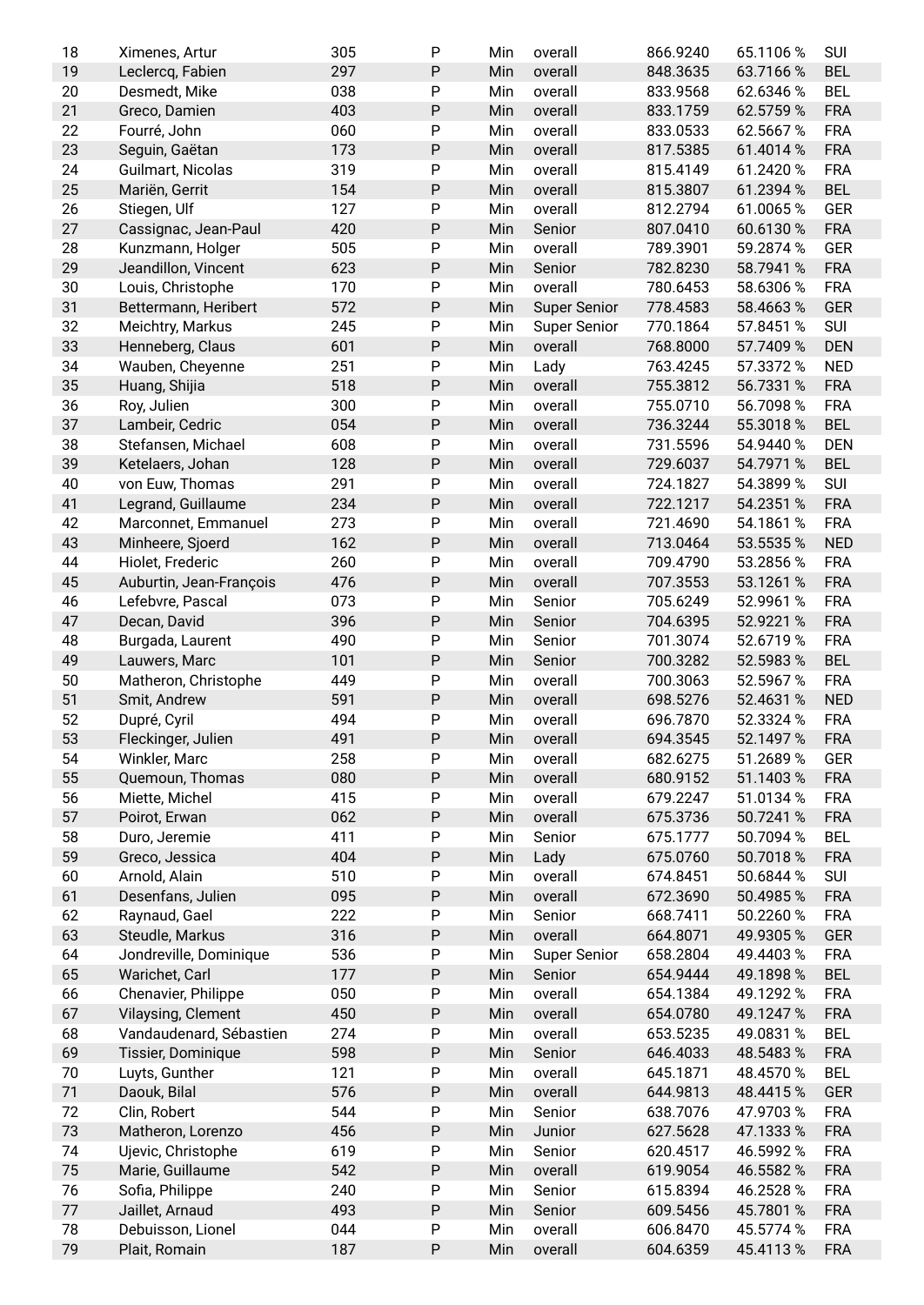| 80  | Oger, Emmanuel                | 380     | ${\sf P}$ | Min | overall             | 604.0400 | 45.3666 % | <b>BEL</b> |
|-----|-------------------------------|---------|-----------|-----|---------------------|----------|-----------|------------|
| 81  | Binet, Jean-Philippe          | 135     | ${\sf P}$ | Min | Senior              | 599.4120 | 45.0190 % | <b>FRA</b> |
| 82  | Lhermitte, Jonathan           | 615     | P         | Min | overall             | 598.4746 | 44.9486 % | <b>FRA</b> |
| 83  | Ali, Adl                      | $\sf U$ | ${\sf P}$ | Min | overall             | 597.1102 | 44.8461 % |            |
| 84  | Waquet, Nicolas               | 364     | ${\sf P}$ | Min | Junior              | 595.9599 | 44.7597 % | <b>FRA</b> |
| 85  | Journaux, Hugues              | 212     | P         | Min | overall             | 595.4265 | 44.7197 % | <b>FRA</b> |
| 86  | Tardi, Jean                   | 142     | P         | Min | overall             | 593.3254 | 44.5619 % | <b>FRA</b> |
| 87  | Schrage, Benedikt             | 390     | ${\sf P}$ | Min | overall             | 577.4320 | 43.3682 % | <b>GER</b> |
| 88  | Poirot, Christophe            | 085     | P         | Min | overall             | 575.0404 | 43.1886 % | <b>FRA</b> |
| 89  | Busser, Cêline                | 112     | ${\sf P}$ | Min | Lady                | 563.7875 | 42.3434 % | <b>FRA</b> |
| 90  | Küenzi, Silvia                | 539     | P         | Min | Lady                | 556.5711 | 41.8014 % | SUI        |
| 91  | Chadelat, Pierre              | 130     | ${\sf P}$ | Min | Senior              | 548.8920 | 41.2247 % | <b>FRA</b> |
| 92  | Delannoy, Franck              | 605     | P         | Min | overall             | 544.5036 | 40.8951 % | <b>FRA</b> |
| 93  | Beauvilliers, Anne            | 195     | ${\sf P}$ | Min | Lady                | 537.2777 | 40.3524 % | <b>FRA</b> |
| 94  | Freitag, Andreas              | 246     | ${\sf P}$ | Min | Senior              | 536.8556 | 40.3207 % | GER        |
| 95  | Dietz, Stefan                 | 325     | P         | Min | Senior              | 523.3627 | 39.3073%  | <b>GER</b> |
| 96  | Alonso, Jacques               | 555     | P         | Min | <b>Super Senior</b> | 522.5541 | 39.2466 % | <b>FRA</b> |
| 97  | Arnold, Tanja                 | 511     | ${\sf P}$ | Min | Lady                | 520.7894 | 39.1140 % | SUI        |
| 98  | Denoyelles, Marie-Claude      | 075     | P         | Min | Lady                | 517.7930 | 38.8890 % | <b>FRA</b> |
| 99  | Boinski, Jeremy               | 086     | ${\sf P}$ | Min | overall             | 514.3948 | 38.6338 % | <b>FRA</b> |
| 100 | Corzin, Stéphane              | 270     | P         | Min | overall             | 513.2826 | 38.5502 % | <b>FRA</b> |
| 101 | Minheere-Goossens, Leandra    | 186     | ${\sf P}$ | Min | Lady                | 512.0199 | 38.4554 % | <b>NED</b> |
| 102 | van Geest, Koos               | 159     | $\sf P$   | Min | <b>Super Senior</b> | 505.7684 | 37.9859 % | <b>NED</b> |
| 103 | Dumay, Patrick                | 275     | P         | Min | Senior              | 505.0827 | 37.9344 % | <b>NED</b> |
| 104 | Köhler, Ralph                 | 532     | P         | Min | Senior              | 500.1470 | 37.5637 % | <b>GER</b> |
| 105 | Guguen, François              | 144     | ${\sf P}$ | Min | overall             | 494.4699 | 37.1373 % | <b>FRA</b> |
| 106 | Daguenel, Didier              | 383     | P         | Min | <b>Super Senior</b> | 489.9808 | 36.8001 % | <b>FRA</b> |
| 107 | Waill, Guillaume              | 448     | ${\sf P}$ | Min | overall             | 488.3246 | 36.6758 % | <b>FRA</b> |
| 108 | Brun, Pélagie                 | 480     | P         | Min | Lady                | 485.3817 | 36.4547 % | <b>FRA</b> |
| 109 | Wahren, Patrik                | 328     | ${\sf P}$ | Min | overall             | 471.7996 | 35.4346 % | <b>SWE</b> |
| 110 | Marotel, Laetitia             | 313     | P         | Min | Lady                | 471.3740 | 35.4027 % | <b>FRA</b> |
| 111 | Mensa, Christophe             | 537     | ${\sf P}$ | Min | Senior              | 465.8028 | 34.9842 % | <b>FRA</b> |
| 112 | Barbian, Stéphane             | 628     | ${\sf P}$ | Min | overall             | 462.6097 | 34.7444 % | <b>FRA</b> |
| 113 | Jordi, Kathrine               | 409     | P         | Min | Lady                | 445.0297 | 33.4241 % | SUI        |
| 114 | Hager, Stefan                 | 416     | P         | Min | overall             | 434.6357 | 32.6434 % | <b>GER</b> |
| 115 | Truong, Alain                 | 283     | P         | Min | overall             | 427.0834 | 32.0762 % | <b>FRA</b> |
| 116 | Dormoy, Bruno                 | 424     | P         | Min | Senior              | 418.5449 | 31.4349 % | <b>FRA</b> |
| 117 | Ågren, Tony                   | 336     | ${\sf P}$ | Min | overall             | 412.4369 | 30.9762 % | <b>SWE</b> |
| 118 | Heigl, Erik                   | 326     | P         | Min | Senior              | 409.6563 | 30.7673 % | <b>GER</b> |
| 119 | Piveteau, Jean-Francois       | 090     | P         | Min | overall             | 398.5289 | 29.9316 % | <b>FRA</b> |
| 120 | Kahl, Nic                     | 333     | P         | Min | Junior              | 393.9488 | 29.5876 % | <b>GER</b> |
| 121 | Virmaud, Charlotte            | 646     | P         | Min | Lady                | 390.6590 | 29.3405%  | <b>FRA</b> |
| 122 | Langevin, Pascal              | 204     | P         | Min | <b>Super Senior</b> | 385.4221 | 28.9472 % | <b>FRA</b> |
| 123 | Massy, Xavier                 | 454     | P         | Min | overall             | 380.1435 | 28.5508 % | <b>FRA</b> |
| 124 | Valkov, Stéphane              | 498     | P         | Min | Senior              | 377.7125 | 28.3682 % | <b>FRA</b> |
| 125 | Dechelle, Dorian              | 346     | ${\sf P}$ | Min | Senior              | 375.9298 | 28.2343 % | <b>FRA</b> |
| 126 | Tokmakov, Eduard              | 045     | P         | Min | overall             | 361.3585 | 27.1399 % | <b>BEL</b> |
| 127 | Le boudec, Thierry            | 252     | P         | Min | Senior              | 359.3932 | 26.9923 % | <b>FRA</b> |
| 128 | Tempez, Igor                  | 637     | P         | Min | Senior              | 353.6848 | 26.5636 % | <b>FRA</b> |
| 129 | Robert de saint vincent, Eric | 205     | P         | Min | Senior              | 332.9923 | 25.0095%  | <b>FRA</b> |
| 130 | Hilmarsson, Hilmar            | 343     | P         | Min | overall             | 241.3653 | 18.1278 % | <b>SWE</b> |
| 131 | Chabert, Yannek               | 197     | P         | Sub | overall             | 0.0000   | 0.0000%   | <b>FRA</b> |
| 132 | Tyminski, Bogdan              | 386     | P         | Min | <b>Super Senior</b> | 0.0000   | 0.0000%   | <b>FRA</b> |
| 133 | Kondakov, Yevhen              | 414     | ${\sf P}$ | Min | overall             | 0.0000   | 0.0000%   | <b>UKR</b> |
| 134 |                               | 423     | P         | Min | Senior              | 0.0000   | 0.0000%   | <b>BEL</b> |
| 135 | Crespin, Thierry              | 497     | ${\sf P}$ |     |                     | 0.0000   |           |            |
|     | Carrillo, Dimitri             | 502     |           | Min | overall             |          | 0.0000 %  | <b>FRA</b> |
| 136 | Boudeville, Antoine           |         | P         | Min | overall             | 0.0000   | 0.0000%   | <b>FRA</b> |
| 137 | Jorve, Ole Martin             | 506     | ${\sf P}$ | Min | Senior              | 0.0000   | 0.0000 %  | <b>NOR</b> |
| 138 | Banfi, Christophe             | 560     | P         | Min | Senior              | 0.0000   | 0.0000%   | <b>FRA</b> |
| 139 | Saxe, Vincent                 | 577     | ${\sf P}$ | Min | Senior              | 0.0000   | 0.0000 %  | <b>FRA</b> |
| 140 | Schneider, Manuel             | 581     | P         | Min | overall             | 0.0000   | 0.0000%   | SUI        |
| 141 | Terving, Armin                | 583     | P         | Min | Senior              | 0.0000   | 0.0000%   | <b>GER</b> |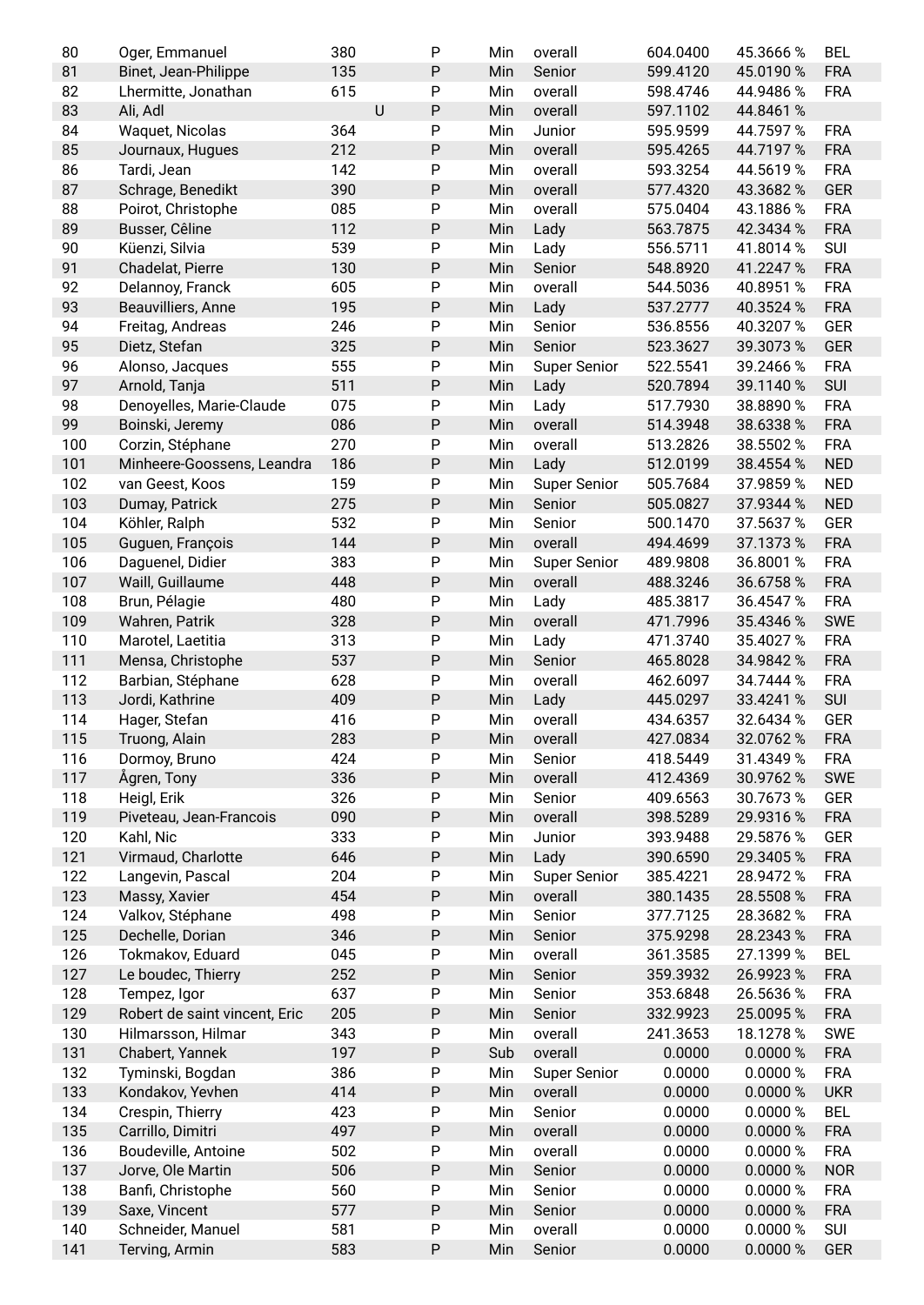| 142          | Galmes, Jean-françois                    | 626 |              | P              | Min | <b>Super Senior</b>            | 0.0000           | 0.0000 %   | <b>FRA</b>    |
|--------------|------------------------------------------|-----|--------------|----------------|-----|--------------------------------|------------------|------------|---------------|
| 143          | (DQ) Jean-baptiste, Ingrid               | 421 |              | ${\sf P}$      | Min | Lady                           |                  |            | <b>FRA</b>    |
| 144          | (DQ) Soares, Dominique                   | 455 |              | P              | Min | overall                        |                  |            | <b>FRA</b>    |
|              |                                          |     |              |                |     |                                |                  |            |               |
|              | <b>Match Results - Production Optics</b> |     |              |                |     |                                |                  |            |               |
| <b>Place</b> | <b>Name</b>                              | No. | <b>Class</b> | Div            | PF  | <b>Category</b>                | <b>Match Pts</b> | Match %    | <b>Region</b> |
|              |                                          | 315 |              | PO             |     |                                |                  |            |               |
| 1            | Lentz, Arne                              |     |              |                | Min | Senior                         | 1248.4143        | 100.0000 % | GER           |
| 2            | Leretrif, Nicolas                        | 382 |              | PO             | Min | overall                        | 1242.3457        | 99.5139 %  | <b>FRA</b>    |
| 3            | Juhel, Julien                            | 370 |              | PO             | Min | overall                        | 1205.8004        | 96.5866 %  | <b>FRA</b>    |
| 4            | Becret, Jean-Guy                         | 487 |              | P <sub>O</sub> | Min | overall                        | 1182.4642        | 94.7173%   | <b>FRA</b>    |
| 5            | Férat, Samuel                            | 587 |              | PO             | Min | overall                        | 1153.2450        | 92.3768%   | <b>FRA</b>    |
| 6            | Ronsse, Jurgen                           | 561 |              | PO             | Min | Senior                         | 1137.6616        | 91.1285%   | <b>BEL</b>    |
| 7            | De Kock, Jos                             | 034 |              | P <sub>O</sub> | Min | overall                        | 1110.7494        | 88.9728%   | <b>NED</b>    |
| 8            | Amaro, Dominique                         | 131 |              | PO             | Min | overall                        | 1090.9399        | 87.3860 %  | <b>FRA</b>    |
| 9            | Berne, Yannick                           | 570 |              | PO             | Min | overall                        | 1078.4609        | 86.3865%   | <b>FRA</b>    |
| 10           | van Mullem, Thijs                        | 063 |              | PO             | Min | overall                        | 1069.6501        | 85.6807%   | <b>NED</b>    |
| 11           | Salac, Cosmin                            | 126 |              | PO             | Min | overall                        | 1011.8620        | 81.0518%   | <b>FRA</b>    |
| 12           | van Lent, Dave                           | 339 |              | PO             | Min | overall                        | 1009.9892        | 80.9018%   | <b>NED</b>    |
| 13           | Benoit, Patrick                          | 624 |              | PO             | Min | overall                        | 982.1740         | 78.6737 %  | <b>MON</b>    |
| 14           | Edo, Gerard                              | 037 |              | PO             | Min | overall                        | 981.4859         | 78.6186%   | <b>ESP</b>    |
| 15           | Dujour, Valentin                         | 046 |              | PO             | Min | overall                        | 977.5277         | 78.3015%   | <b>FRA</b>    |
| 16           | Voute, Mathieu                           | 361 |              | PO             | Min | overall                        | 977.5145         | 78.3005%   | <b>FRA</b>    |
|              |                                          |     |              |                |     |                                |                  |            |               |
| 17           | Dhelin, Herve                            | 389 |              | P <sub>O</sub> | Min | <b>Super Senior</b>            | 974.4666         | 78.0563%   | <b>FRA</b>    |
| 18           | Vincent, Julien                          | 417 |              | PO             | Min | overall                        | 971.2724         | 77.8005%   | <b>FRA</b>    |
| 19           | Marienfeldt, Fg                          | 307 |              | PO             | Min | overall                        | 970.6146         | 77.7478 %  | <b>FRA</b>    |
| 20           | Dias, Jaime                              | 357 |              | PO             | Min | overall                        | 952.9080         | 76.3295%   | POR           |
| 21           | Ferrer, Vincent                          | 110 |              | PO             | Min | overall                        | 942.9449         | 75.5314 %  | <b>FRA</b>    |
| 22           | Jamault, Vincent                         | 499 |              | PO             | Min | Senior                         | 941.0484         | 75.3795%   | <b>FRA</b>    |
| 23           | Remek, Claudia                           | 249 |              | PO             | Min | Lady                           | 935.0626         | 74.9000 %  | GER           |
| 24           | Barkowski, Helmuth                       | 209 |              | P <sub>O</sub> | Min | Senior                         | 930.6457         | 74.5462 %  | <b>GER</b>    |
| 25           | Bebber, Cornelius                        | 281 |              | PO             | Min | <b>Super Senior</b>            | 928.2523         | 74.3545 %  | <b>GER</b>    |
| 26           | Plait, Antoine                           | 293 |              | PO             | Min | Senior                         | 922.9276         | 73.9280 %  | <b>FRA</b>    |
| 27           | Beuselinck, Koen                         | 513 |              | PO             | Min | overall                        | 899.7571         | 72.0720 %  | <b>BEL</b>    |
| 28           | Dagorno, Pascal                          | 371 |              | P <sub>O</sub> | Min | Senior                         | 897.0706         | 71.8568 %  | <b>FRA</b>    |
| 29           | Fontanesi, Stéphane                      | 524 |              | P <sub>O</sub> | Min | overall                        | 887.3406         | 71.0774 %  | <b>FRA</b>    |
| 30           | Dupeyron, Franck                         | 077 |              | PO             | Min | overall                        | 874.3145         | 70.0340 %  | <b>FRA</b>    |
| 31           | Collombat, Patrick                       | 189 |              | PO             | Min | <b>Super Senior</b>            | 856.0815         | 68.5735 %  | <b>FRA</b>    |
| 32           | Evesque, Michel                          | 129 |              | P <sub>O</sub> | Min | <b>Super Senior</b>            | 833.7035         | 66.7810%   | <b>FRA</b>    |
| 33           | Eggert, Kurt                             | 276 |              | PO             | Min | <b>Super Senior</b>            | 831.9096         | 66.6373 %  | GER           |
| 34           | Koenig, Claude                           | 184 |              | PO             | Min |                                | 814.6999         | 65.2588 %  | <b>FRA</b>    |
|              |                                          |     |              |                |     | <b>Super Senior</b><br>overall |                  |            |               |
| 35           | Sablon, Fabrice                          | 465 |              | PO             | Min |                                | 813.3762         | 65.1527 %  | <b>FRA</b>    |
| 36           | Chaillou, Jérôme                         | 175 |              | PO             | Min | overall                        | 810.6250         | 64.9324 %  | <b>FRA</b>    |
| 37           | Houppermans, Bastien                     | 201 |              | P <sub>O</sub> | Min | overall                        | 807.2020         | 64.6582 %  | <b>FRA</b>    |
| 38           | Candelier, Xavier                        | 589 |              | P <sub>O</sub> | Min | overall                        | 789.7500         | 63.2602 %  | <b>FRA</b>    |
| 39           | Senterre, Jean-François                  | 394 |              | PO             | Min | Senior                         | 787.0376         | 63.0430 %  | <b>BEL</b>    |
| 40           | Landeweer, David                         | 053 |              | PO             | Min | <b>Super Senior</b>            | 774.2513         | 62.0188%   | <b>NED</b>    |
| 41           | Geldreich, Ralph                         | 303 |              | PO             | Min | Senior                         | 739.4188         | 59.2286 %  | <b>FRA</b>    |
| 42           | Weber, Didier                            | 216 |              | P <sub>O</sub> | Min | Senior                         | 730.4391         | 58.5094 %  | <b>FRA</b>    |
| 43           | Darchen, Jean-Philippe                   | 412 |              | PO             | Min | overall                        | 723.4298         | 57.9479 %  | <b>FRA</b>    |
| 44           | Donati, Yanick                           | 350 |              | PO             | Min | overall                        | 722.8287         | 57.8997 %  | <b>FRA</b>    |
| 45           | Bonnot, Christophe                       | 213 |              | PO             | Min | Senior                         | 722.2410         | 57.8527 %  | <b>FRA</b>    |
| 46           | Devos, Daniel                            | 308 |              | P <sub>O</sub> | Min | Senior                         | 714.9316         | 57.2672 %  | <b>BEL</b>    |
| 47           | Arnaud, Alexandre                        | 312 |              | PO             | Min | overall                        | 705.9232         | 56.5456 %  | <b>FRA</b>    |
| 48           | Fryer, Howard                            | 567 |              | PO             | Min | <b>Super Senior</b>            | 703.8918         | 56.3829 %  | GER           |
| 49           | Piotrot, Christophe                      | 087 |              | PO             | Min | overall                        | 702.4899         | 56.2706 %  | <b>FRA</b>    |
| 50           | Balliere, Guillaume                      | 279 |              | PO             | Min | Senior                         | 701.7766         | 56.2134 %  | <b>FRA</b>    |
| 51           |                                          | 374 |              | PO             |     |                                | 655.6749         |            | <b>FRA</b>    |
|              | Turin, Luc                               |     |              |                | Min | <b>Super Senior</b>            |                  | 52.5206 %  |               |
| 52           | Leconte, Bruno                           | 559 |              | PO             | Min | Senior                         | 645.7305         | 51.7241 %  | <b>FRA</b>    |
| 53           | Hourlon, Fabrice                         | 331 |              | PO             | Min | <b>Super Senior</b>            | 637.8124         | 51.0898 %  | <b>FRA</b>    |
| 54           | Francois, Antoine                        | 148 |              | PO             | Min | overall                        | 637.0724         | 51.0305%   | <b>BEL</b>    |
| 55           | André, Jean-françois                     | 289 |              | PO             | Min | <b>Super Senior</b>            | 633.8640         | 50.7735 %  | <b>FRA</b>    |
| 56           | Burkhart, Helmut                         | 171 |              | P <sub>O</sub> | Min | <b>Super Senior</b>            | 607.7369         | 48.6807%   | GER           |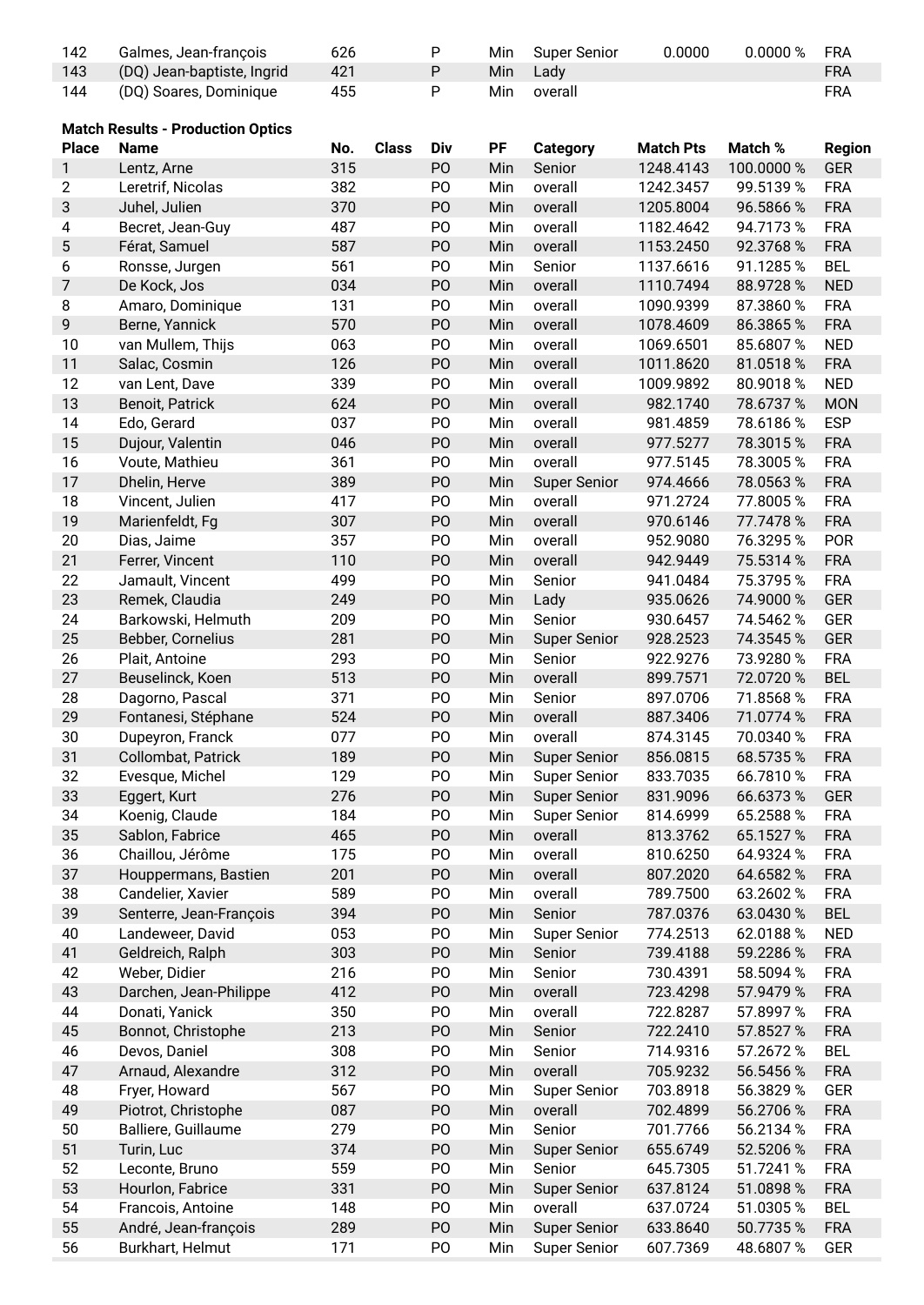| 57 | Hage, Bruno               | U   | P <sub>O</sub> | Min | Super Senior | 599.5961 | 48.0286 % | <b>FRA</b> |
|----|---------------------------|-----|----------------|-----|--------------|----------|-----------|------------|
| 58 | Sosaar, Silva             | 642 | P <sub>O</sub> | Min | Lady         | 590.9566 | 47.3366 % | <b>EST</b> |
| 59 | Puissegur, Jean baptiste  | 174 | P <sub>O</sub> | Min | Senior       | 509.0954 | 40.7794 % | <b>FRA</b> |
| 60 | Schmitt, Thorsten         | 104 | P <sub>O</sub> | Min | overall      | 444.0235 | 35.5670 % | <b>GER</b> |
| 61 | Charpentier, Bernard      | 096 | P <sub>O</sub> | Min | Super Senior | 429.6116 | 34.4126 % | <b>FRA</b> |
| 62 | Olombel, Pierre           | 432 | P <sub>O</sub> | Min | Super Senior | 0.0000   | 0.0000 %  | <b>FRA</b> |
| 63 | Gayon, Francois           | 516 | P <sub>O</sub> | Min | Senior       | 0.0000   | 0.0000 %  | <b>FRA</b> |
| 64 | Chidaine, Frédéric        | 553 | P <sub>O</sub> | Min | Senior       | 0.0000   | 0.0000 %  | <b>FRA</b> |
| 65 | (DQ) Ho viet, Chi-viet    | 056 | P <sub>O</sub> | Min | overall      |          |           | <b>FRA</b> |
| 66 | (DQ) Eggert, Timm         | 277 | P <sub>O</sub> | Min | overall      |          |           | <b>GER</b> |
| 67 | (DQ) Penaud, Jean patrick | 377 | P <sub>O</sub> | Min | overall      |          |           | <b>FRA</b> |
| 68 | (DQ) Bruardel, Claude     | 586 | P <sub>O</sub> | Min | Super Senior |          |           | <b>FRA</b> |

#### **Match Results - Revolver**

| <b>Place</b>    | <b>Name</b>          | No. | <b>Class</b> | Div | <b>PF</b> | Category            | <b>Match Pts</b> | Match %    | <b>Region</b> |
|-----------------|----------------------|-----|--------------|-----|-----------|---------------------|------------------|------------|---------------|
|                 | Cornelissen, Eric    | 091 |              | R   | Min       | Senior              | 1281.5294        | 100.0000 % | <b>NED</b>    |
| 2               | Berger, Ferdinand    | 503 |              | R   | Min       | Senior              | 1231.6780        | 96.1100 %  | <b>SUI</b>    |
| 3               | Itani, Marwan        | 528 |              | R   | Min       | Senior              | 1208.5500        | 94.3053 %  | <b>SUI</b>    |
| 4               | Slim, Marcel         | 301 |              | R   | Min       | Senior              | 1190.7797        | 92.9186 %  | <b>NED</b>    |
| $5\phantom{.0}$ | Michel, Grégory      | 375 |              | R   | Min       | overall             | 1162.9710        | 90.7487 %  | <b>FRA</b>    |
| 6               | Guichelaar, Kees     | 181 |              | R   | Min       | Senior              | 1056.2250        | 82.4191 %  | <b>NED</b>    |
|                 | Decarpignies, Pascal | 368 |              | R   | Min       | Super Senior        | 1038.5350        | 81.0387 %  | <b>FRA</b>    |
| 8               | Schmocker, Ernst     | 180 |              | R   | Min       | Super Senior        | 963.0418         | 75.1479 %  | <b>SUI</b>    |
| 9               | Lamoise, Xavier      | 436 |              | R   | Min       | overall             | 827.5453         | 64.5748 %  | <b>FRA</b>    |
| 10              | Lanet, Luc           | 168 |              | R   | Min       | Senior              | 701.8791         | 54.7689 %  | <b>FRA</b>    |
| 11              | Simon, Bernard       | 580 |              | R   | Mai       | <b>Super Senior</b> | 669.4389         | 52.2375 %  | <b>FRA</b>    |

## **Match Results - Standard**

| <b>Place</b>   | <b>Name</b>             | No. | <b>Class</b> | Div         | PF  | <b>Category</b>     | <b>Match Pts</b> | Match %    | <b>Region</b> |
|----------------|-------------------------|-----|--------------|-------------|-----|---------------------|------------------|------------|---------------|
| $\mathbf{1}$   | Midgley, Gregory        |     | $\cup$       | $\mathsf S$ | Maj | Senior              | 1242.0546        | 100.0000 % |               |
| $\overline{2}$ | Saudemont, Tom          | 069 |              | S           | Maj | overall             | 1185.7003        | 95.4628%   | <b>BEL</b>    |
| 3              | Gardacci, Michel        | 182 |              | $\mathsf S$ | Maj | Senior              | 1157.5140        | 93.1935 %  | <b>FRA</b>    |
| 4              | Karbich, Frederic       | 185 |              | S           | Maj | overall             | 1150.7109        | 92.6458 %  | <b>FRA</b>    |
| 5              | Poiret, Jerome          | 040 |              | $\mathsf S$ | Maj | Senior              | 1144.9939        | 92.1855%   | <b>FRA</b>    |
| 6              | Wiprächtiger, Christian | 122 |              | ${\sf S}$   | Maj | overall             | 1124.9601        | 90.5725%   | SUI           |
| 7              | Zachariadis, Antonios   | 229 |              | $\mathsf S$ | Maj | overall             | 1115.4337        | 89.8055%   | <b>BEL</b>    |
| 8              | Nestolat, Vincent       | 444 |              | $\mathsf S$ | Maj | overall             | 1110.5834        | 89.4150 %  | <b>FRA</b>    |
| 9              | Kahl, Michael           | 318 |              | $\mathsf S$ | Maj | overall             | 1109.1901        | 89.3028 %  | <b>GER</b>    |
| 10             | Deschepper, David       | 098 |              | ${\sf S}$   | Min | overall             | 1096.9324        | 88.3160%   | <b>BEL</b>    |
| 11             | Rizet, Olivier          | 517 |              | $\mathsf S$ | Min | overall             | 1083.4871        | 87.2335 %  | <b>FRA</b>    |
| 12             | Perrot, Laurent         | 631 |              | $\mathsf S$ | Min | overall             | 1050.2856        | 84.5603%   | <b>FRA</b>    |
| 13             | Margodt, Steve          | 530 |              | $\mathsf S$ | Maj | overall             | 1042.2015        | 83.9095%   | <b>BEL</b>    |
| 14             | Turbil, Pierre          | 210 |              | S           | Maj | overall             | 1024.7042        | 82.5007%   | <b>FRA</b>    |
| 15             | Guillaume, Bertrand     | 134 |              | $\mathsf S$ | Maj | overall             | 1018.6138        | 82.0104 %  | <b>FRA</b>    |
| 16             | Styra, Lukasz           | 118 |              | ${\sf S}$   | Maj | overall             | 1005.1565        | 80.9269%   | <b>GER</b>    |
| 17             | Turgy, Johan            | 504 |              | $\mathsf S$ | Min | overall             | 999.4215         | 80.4652 %  | <b>FRA</b>    |
| 18             | Mayer, Norbert          | 116 |              | $\mathsf S$ | Maj | Senior              | 990.1359         | 79.7176 %  | <b>SUI</b>    |
| 19             | van Bergen, Philippe    | 166 |              | $\mathsf S$ | Min | overall             | 958.0971         | 77.1381 %  | <b>BEL</b>    |
| 20             | Mann, Clement           | 203 |              | $\mathsf S$ | Min | overall             | 957.2988         | 77.0738 %  | <b>FRA</b>    |
| 21             | Lacroix, Christian      | 483 |              | $\mathsf S$ | Maj | Senior              | 930.9089         | 74.9491 %  | <b>BEL</b>    |
| 22             | Herbert, Jérôme         | 647 |              | $\mathsf S$ | Min | overall             | 885.8715         | 71.3231 %  | <b>FRA</b>    |
| 23             | Hilbig, Karl-Heinz      | 588 |              | $\mathsf S$ | Maj | <b>Super Senior</b> | 884.1027         | 71.1807 %  | <b>GER</b>    |
| 24             | Sence, Jean-Marc        | 176 |              | $\mathsf S$ | Maj | Senior              | 878.6353         | 70.7405%   | <b>FRA</b>    |
| 25             | Van Raemdonck, Joeri    | 036 |              | $\mathsf S$ | Min | overall             | 876.1392         | 70.5395 %  | <b>BEL</b>    |
| 26             | Curie, Julien           | 373 |              | $\mathsf S$ | Maj | overall             | 875.9034         | 70.5205%   | <b>FRA</b>    |
| 27             | Leglise, Stephane       | 578 |              | $\mathsf S$ | Min | overall             | 861.2192         | 69.3383 %  | <b>FRA</b>    |
| 28             | Bochinski, Thomas       | 566 |              | $\mathsf S$ | Maj | Senior              | 842.1484         | 67.8028%   | <b>GER</b>    |
| 29             | Moorgat, Karel          | 155 |              | $\mathsf S$ | Maj | Senior              | 841.3517         | 67.7387 %  | <b>BEL</b>    |
| 30             | Samson, Yannick         | 372 |              | $\mathsf S$ | Min | Senior              | 838.3999         | 67.5011 %  | <b>FRA</b>    |
| 31             | Gilibert, Stephane      | 137 |              | $\mathsf S$ | Min | Senior              | 835.9149         | 67.3010 %  | <b>FRA</b>    |
| 32             | Piedade, Laurent        | 238 |              | S           | Min | overall             | 834.7035         | 67.2034 %  | <b>FRA</b>    |
| 33             | Perrot, Manuela         | 630 |              | $\mathsf S$ | Min | Lady                | 825.7391         | 66.4817%   | <b>FRA</b>    |
|                |                         |     |              |             |     |                     |                  |            |               |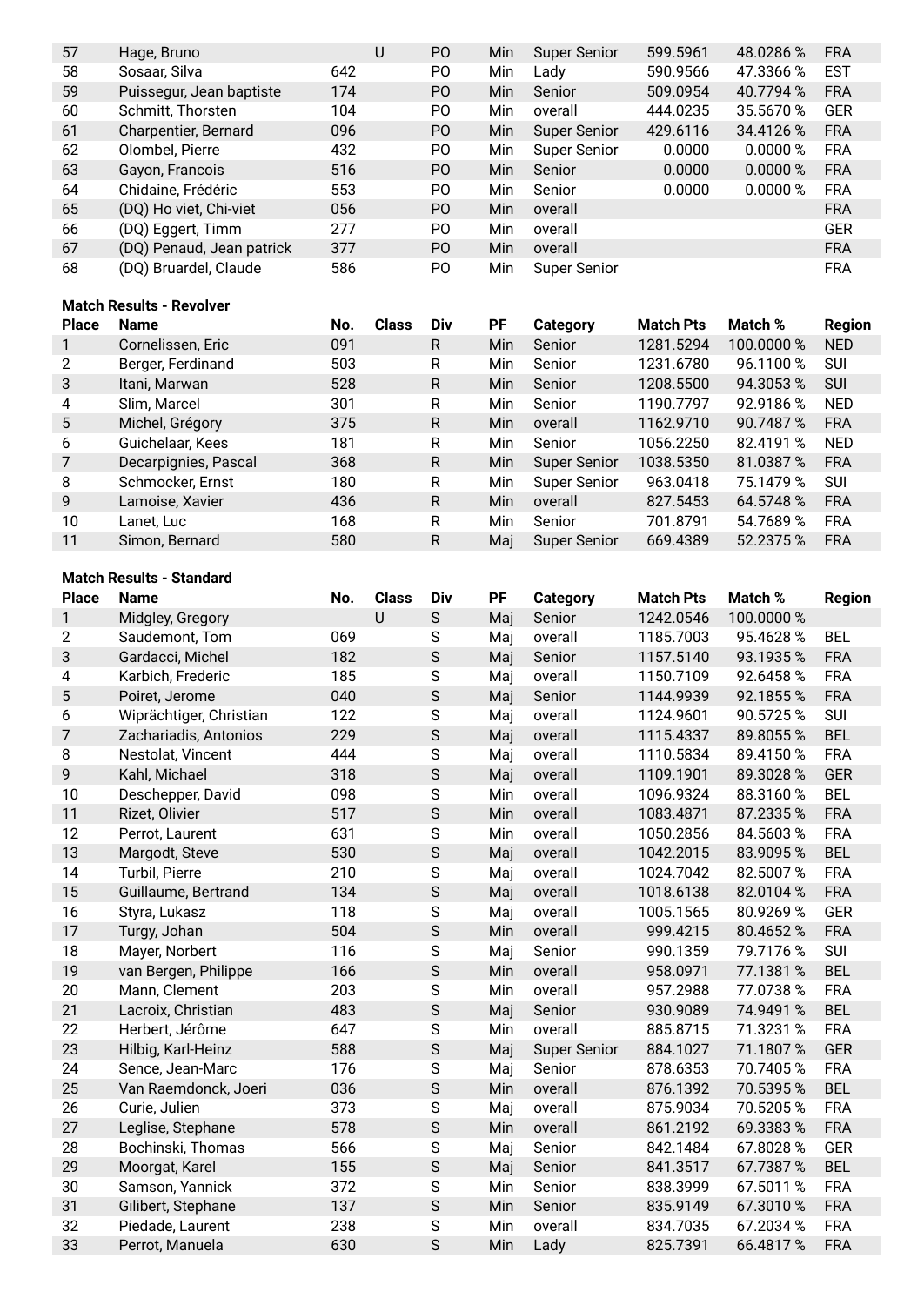| 34 | Baesel, Oriane           | 179 | S             | Min | Lady                    | 813.9512             | 65.5326 %   | <b>FRA</b> |
|----|--------------------------|-----|---------------|-----|-------------------------|----------------------|-------------|------------|
| 35 | Pasquier, Jonathan       | 407 | $\mathsf S$   | Min | overall                 | 810.0396             | 65.2177 %   | <b>FRA</b> |
| 36 | Bellon-Esbelin, Yann     | 225 | $\mathbf S$   | Maj | <b>Super Senior</b>     | 809.6407             | 65.1856 %   | <b>FRA</b> |
| 37 | Mann, Christophe         | 068 | $\mathsf S$   | Maj | Senior                  | 802.6389             | 64.6219 %   | <b>FRA</b> |
| 38 | Marguerit, Philippe      | 298 | S             | Min | overall                 | 800.1416             | 64.4208%    | <b>FRA</b> |
| 39 | Cardoen, Vincent         | 265 | $\mathsf S$   | Min | overall                 | 792.9143             | 63.8389 %   | <b>FRA</b> |
| 40 | Bassim, Younes           | 519 | S             | Maj | overall                 | 776.7767             | 62.5397 %   | <b>FRA</b> |
| 41 | Van Oers, Stijn          | 228 | $\mathsf S$   | Min | overall                 | 773.7817             | 62.2985%    | <b>BEL</b> |
| 42 | Louvier, Sebastien       | 352 | $\mathsf S$   | Min | Senior                  | 764.0714             | 61.5167%    | <b>FRA</b> |
| 43 | Police, André            | 584 | $\mathsf S$   | Min | overall                 | 753.8318             | 60.6923 %   | <b>FRA</b> |
| 44 | Promis, Stephan          | 156 | $\mathsf S$   | Maj | overall                 | 730.7868             | 58.8369 %   | <b>FRA</b> |
| 45 | Guillemain, Vincent      | 341 | $\mathsf S$   | Min | overall                 | 728.4939             | 58.6523 %   | <b>FRA</b> |
| 46 | De becker, Marc          | 133 | $\mathsf S$   | Min | overall                 | 715.5587             | 57.6109 %   | <b>FRA</b> |
| 47 | Heine, Markus            | 284 | $\mathsf S$   | Min | Senior                  | 709.1584             | 57.0956 %   | GER        |
| 48 | Robillart, Eric          | 188 | ${\sf S}$     | Min | Senior                  | 707.8190             | 56.9878 %   | <b>FRA</b> |
| 49 | Fortin, Benjamin         | 558 | $\mathsf S$   |     |                         | 705.9303             | 56.8357 %   | <b>FRA</b> |
| 50 | Walbröhl, Robert         | 169 | $\mathsf S$   | Maj | Super Junior<br>overall |                      | 56.7846 %   | <b>GER</b> |
| 51 |                          |     |               | Min |                         | 705.2954<br>704.8172 | 56.7461 %   |            |
|    | Chauvet, Jean-Marc       | 545 | $\mathsf S$   | Min | Senior                  |                      |             | <b>FRA</b> |
| 52 | Dury, Stéphane           | 268 | $\mathsf S$   | Maj | overall                 | 697.0334             | 56.1194 %   | <b>BEL</b> |
| 53 | Febvre, Stephane         | 393 | $\mathsf S$   | Min | overall                 | 683.3483             | 55.0176 %   | <b>FRA</b> |
| 54 | Calmeau, Christophe      | 376 | $\mathbf S$   | Min | Senior                  | 680.5540             | 54.7926 %   | <b>FRA</b> |
| 55 | Clouet, Herve            | 263 | $\mathsf S$   | Maj | <b>Super Senior</b>     | 675.6175             | 54.3952 %   | <b>FRA</b> |
| 56 | Burkhart, Rita           | 218 | $\mathsf S$   | Min | Lady                    | 664.6848             | 53.5149 %   | GER        |
| 57 | Figoli, Sergio           | 408 | $\mathsf S$   | Min | <b>Super Senior</b>     | 658.5476             | 53.0208 %   | <b>FRA</b> |
| 58 | Le borgne, Alain         | 172 | S             | Min | <b>Super Senior</b>     | 657.4505             | 52.9325 %   | <b>FRA</b> |
| 59 | Bigorne, Didier          | 294 | $\mathsf S$   | Min | overall                 | 647.9838             | 52.1703 %   | <b>FRA</b> |
| 60 | Horlaville, Bertrand     | 242 | $\mathsf S$   | Min | overall                 | 645.9503             | 52.0066 %   | <b>FRA</b> |
| 61 | Lanzetti, Jacques        | 115 | $\mathsf S$   | Min | <b>Super Senior</b>     | 634.5381             | 51.0878 %   | <b>FRA</b> |
| 62 | Raclin, David            | U   | ${\sf S}$     | Maj | overall                 | 627.4998             | 50.5211 %   |            |
| 63 | Bouisset, Matthieu       | 147 | $\mathsf S$   | Min | overall                 | 623.2907             | 50.1822 %   | <b>FRA</b> |
| 64 | Messerig, Jean-Philippe  | 475 | $\mathsf S$   | Maj | Senior                  | 612.2971             | 49.2971 %   | <b>FRA</b> |
| 65 | Cadet, Yannick           | 230 | $\mathsf S$   | Min | <b>Super Senior</b>     | 610.0367             | 49.1151 %   | <b>FRA</b> |
| 66 | Steckler, Philippe       | 540 | ${\sf S}$     | Maj | <b>Super Senior</b>     | 607.2564             | 48.8913%    | <b>FRA</b> |
| 67 | Le Bourhis, Laurent      | 160 | $\mathsf S$   | Min | Senior                  | 602.6463             | 48.5201 %   | <b>FRA</b> |
| 68 | Messerig, Eloïse         | 381 | $\mathbf S$   | Min | Lady                    | 596.2452             | 48.0047 %   | <b>FRA</b> |
| 69 | Marandet, Flavien        | 236 | S             |     | Min overall             | 591.9186             | 47.6564 %   | <b>FRA</b> |
| 70 | Moaligou, Sebastien      | 072 | $\mathsf S$   | Min | overall                 | 591.4836             | 47.6214 %   | <b>FRA</b> |
| 71 | Millet, Stéphane         | 521 | $\mathsf S$   | Min | overall                 | 587.2917             | 47.2839 %   | <b>FRA</b> |
| 72 | Mützenich-Heine, Sandra  | 272 | ${\sf S}$     | Min | Lady                    | 586.1273             | 47.1901 %   | GER        |
| 73 | Quintin, Philippe        | 153 | $\mathsf S$   | Min | <b>Super Senior</b>     | 564.6448             | 45.4605%    | <b>BEL</b> |
| 74 | Jozwicki, Alexandre      | 139 | ${\sf S}$     | Min | overall                 | 561.5341             | 45.2101 %   | <b>FRA</b> |
| 75 | Lahaye, Jonathan         | 076 | $\mathsf S$   | Min | overall                 | 558.6383             | 44.9770 %   | <b>FRA</b> |
| 76 | Schweig, Guido           | 446 | ${\sf S}$     | Min | Senior                  | 549.8355             | 44.2682 %   | GER        |
| 77 | Poinsot, Herve           | 633 | $\mathsf S$   | Min | <b>Super Senior</b>     | 535.8360             | 43.1411 %   | <b>FRA</b> |
| 78 | Gerbault, Emmanuel       | 103 | ${\sf S}$     | Min | Senior                  | 510.7008             | 41.1174 %   | <b>FRA</b> |
| 79 | Trefcon, Pierre          | 286 | $\mathsf S$   | Min | overall                 | 497.8548             | 40.0832 %   | <b>FRA</b> |
| 80 | Dimitrijevic, Fabrice    | 338 | ${\sf S}$     | Min | overall                 | 479.0485             | 38.5690 %   | <b>FRA</b> |
| 81 | Ruckebusch, Damien       | 636 | $\mathsf S$   | Min | overall                 | 449.2185             | 36.1674 %   | <b>FRA</b> |
| 82 |                          | 438 | $\mathsf S$   | Min | overall                 |                      |             | GER        |
|    | Stephani, Markus         |     |               |     |                         | 439.8385             | 35.4122 %   |            |
| 83 | Sonntag, Emmanuel        | 239 | $\mathsf S$   | Min | Senior                  | 406.5344             | 32.7308 %   | <b>FRA</b> |
| 84 | Seghir, Yahia            | 348 | ${\mathsf S}$ | Min | overall                 | 353.4718             | 28.4586 %   | <b>FRA</b> |
| 85 | <b>Baculard, Patrick</b> | 321 | $\mathsf S$   | Maj | overall                 | 0.0000               | 0.0000 %    | <b>FRA</b> |
| 86 | Kahl, Timo               | 366 | ${\mathsf S}$ | Min | Junior                  | 0.0000               | 0.0000 %    | GER        |
| 87 | Nabucet, Isabelle        | 422 | $\mathsf S$   | Min | Lady                    | 0.0000               | 0.0000%     | <b>FRA</b> |
| 88 | Sonderegger, Luis        | 430 | $\mathsf S$   | Maj | overall                 | 0.0000               | 0.0000%     | SUI        |
| 89 | Darras, Christophe       | 459 | $\mathsf S$   | Min | overall                 | 0.0000               | 0.0000%     | <b>FRA</b> |
| 90 | Chassagne, Damien        | 468 | ${\mathsf S}$ | Min | overall                 | 0.0000               | $0.0000~\%$ | <b>FRA</b> |
| 91 | Cutaya, Christian        | 474 | $\mathsf S$   | Maj | overall                 | 0.0000               | 0.0000 %    | <b>FRA</b> |
| 92 | Melis-granval, Olivier   | 489 | ${\mathsf S}$ | Min | Senior                  | 0.0000               | 0.0000%     | <b>FRA</b> |
| 93 | Perrusson, Steve         | 527 | $\mathsf S$   | Min | overall                 | 0.0000               | 0.0000%     | <b>FRA</b> |
| 94 | Penalver, Philippe       | 550 | ${\mathsf S}$ | Maj | Senior                  | 0.0000               | 0.0000%     | <b>FRA</b> |
| 95 | Scordino, Patrick        | 612 | $\mathsf S$   | Maj | Senior                  | 0.0000               | 0.0000%     | <b>FRA</b> |